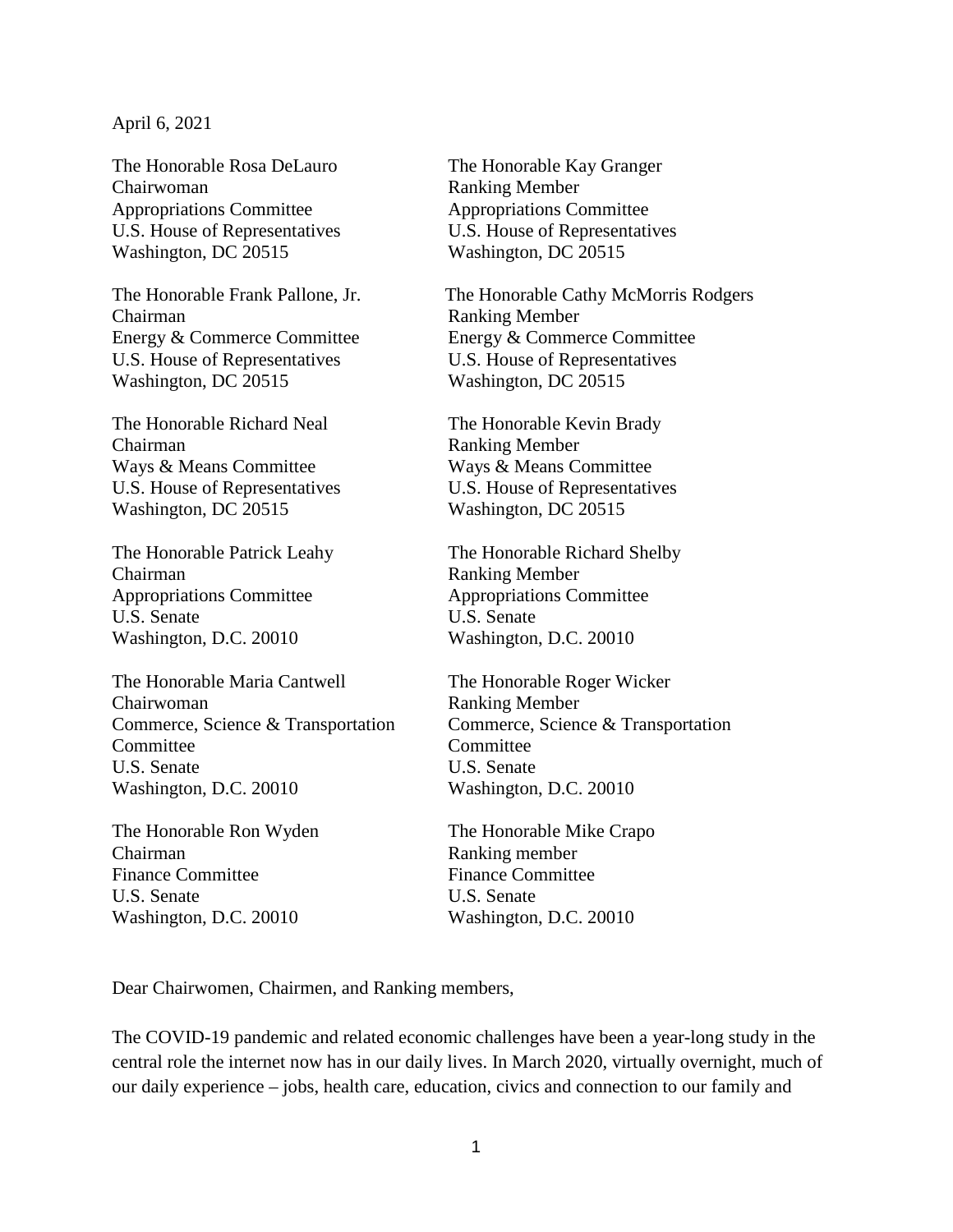friends – shifted online. A year later, we as a country are working to forge a more equitable recovery and prepare the workforce for an increasingly competitive technology-driven global marketplace. Broadband internet access will be a significant key to unlocking the door to better education, improved healthcare, and higher-skilled jobs.

While there has been progress to close the digital divide, it is clear that more needs to be done. Today, there continue to be multiple barriers to broadband connectivity, resulting in far too many people who still lack internet service. Some don't have access to broadband networks, some cannot afford broadband services, devices or equipment and still others lack the digital literacy skills necessary to make use of them. Approximately 10-15 million students don't have broadband at home. People with disabilities are 20% less likely to be connected to broadband at home or have the technology to go online than people without disabilities. Forty percent of seniors don't have residential service sufficient to meet with their doctors for telemedicine appointments, which have increasingly taken on life-and-death importance. And the numbers are even worse for people of color and indigenous peoples. The digital divide is real. To strengthen our families, our communities and our nation, we must recommit to the bipartisan goal of connecting all Americans to broadband internet service.

America has never shied away from big goals. We put a man on the moon, eradicated polio, and declared a war against cancer because they were national priorities of the 20th century. Closing the digital divide must be a national priority for the 21st century.

While research suggests there are several, often interrelated barriers to broadband adoption, we know one of the primary barriers is that too many people cannot afford broadband service and equipment. Efforts by broadband providers to connect low-income Americans through discounted offerings have succeeded in connecting millions of people, but again more needs to be done. The federal government has never adopted a robust, permanent, and coordinated program to help more people get connected to broadband. And while Congress should be commended for allocating funding to build out broadband in rural America – a job that needs to continue until complete – addressing the rural broadband challenge is only part of the solution.

Congress should comprehensively address the affordability challenge facing low-income Americans. Existing programs aren't sufficient. The current Lifeline program has been effective at helping people to adopt and maintain telephone service, and it has served as an important safety net to help provide millions with access to broadband. But, the \$9.25 per month it provides cannot facilitate the kind of swift and substantial shift of millions of low-income Americans to broadband that this moment requires. The new Emergency Broadband Benefit (EBB) passed in December to help economically vulnerable families stay connected during COVID-19 was an important first step. But it is a temporary program designed for the pandemic and is not a long-term approach.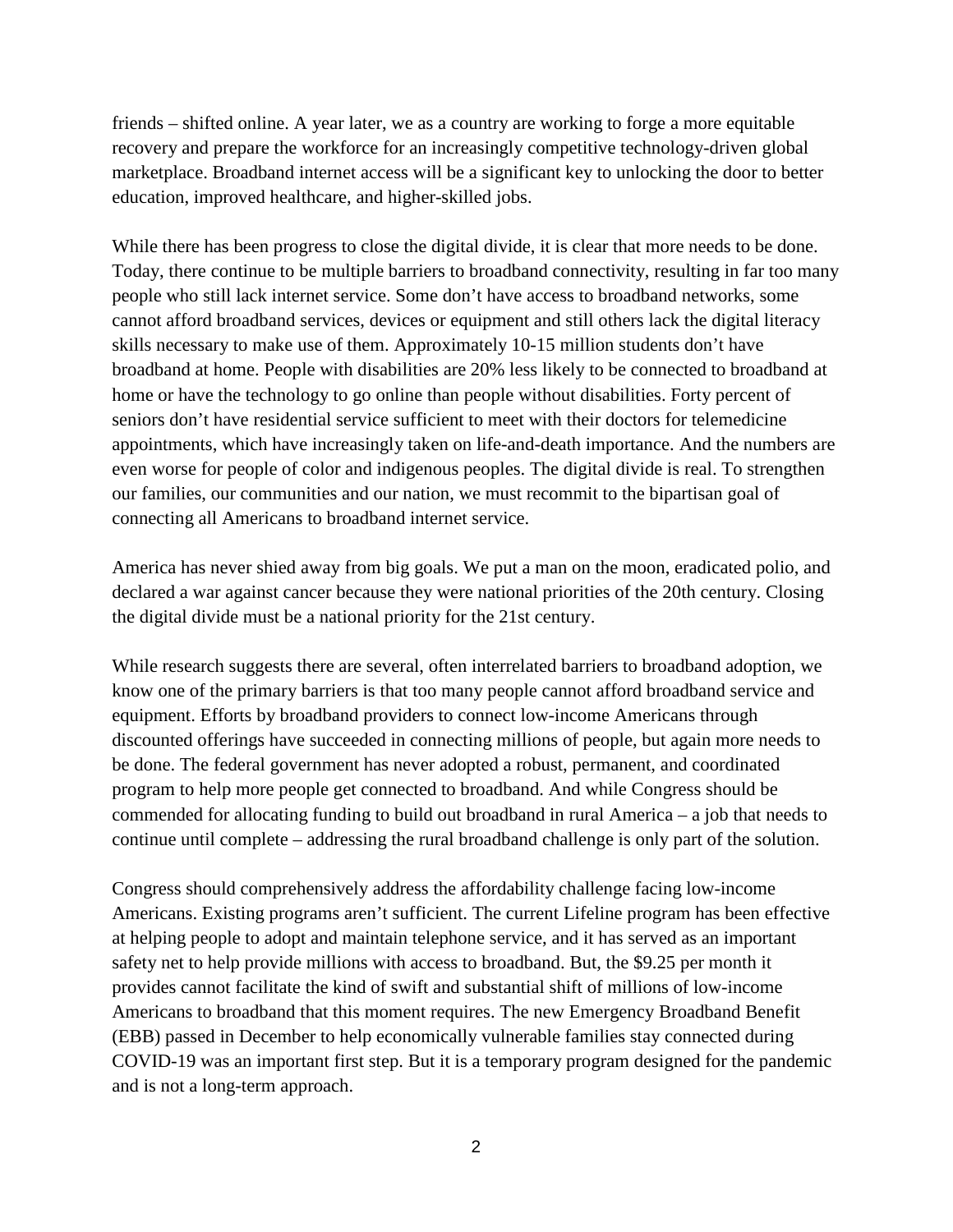It's time for Congress to adopt a long-term federally-funded broadband benefit program that the FCC would manage and administer to provide low income individuals with enhanced financial support for broadband long after the pandemic ends. This new program should provide consumers with a higher benefit than the current \$9.25 available from Lifeline. It should use simplified, safe, and streamlined payment systems to encourage full participation, with benefits delivered directly to consumers. The new program's requirements for broadband providers must be simple and straight-forward. The program should also empower consumers by allowing them maximum choice in service offerings. The new program should also remove the current requirement that service providers must become Eligible Telecom Carriers to participate in the program, which unnecessarily limits carrier participation – and therefore competition and consumer choice – in the provision of broadband services to low-income communities.

To make sure this program works and has staying power, it has to have predictable, dependable and consistent funding. And that requires that it be codified and funded by Congress through mandatory directed spending as other entitlement programs are, rather than being subjected to the vagaries of the annual, discretionary appropriations process. Additionally, Congress could explore other supplemental funding sources such as proceeds from spectrum auctions. A predictable, dependable, long-term, broadband benefit program would help ensure that all people across the nation are connected.

Finally, because affordability is only one of the barriers, we have to renew our commitment to a national plan for digital literacy and skills development. To this end, as with the long term benefit program described above, Congress should support grant programs to empower state and local governments, school districts, and community nonprofits to pilot and scale effective outreach to under-resourced communities and multilingual digital literacy training programs. A decade of experience from digital inclusion programs shows that these front-line local organizations are highly effective at helping people gain the skills, comfort, and confidence they need to join the digital community. We need to give these digital inclusion programs more resources to tackle the numerous intangible barriers that keep too many from adopting broadband.

The undersigned stand ready to work in collaboration with policy makers to reimagine and reassess how to make sure low-income Americans are not left on the wrong side of the digital divide. Together, a long-term broadband benefit program and a renewed commitment to digital literacy training will help ensure that the economic prosperity that emerges out of this recovery is more dynamic, more equitable, and more accessible to every American. We respectfully ask you to create a predictable, sustainable, long-term broadband subsidy to ensure all people are empowered to fully share in the possibilities and opportunities that come with access to the internet.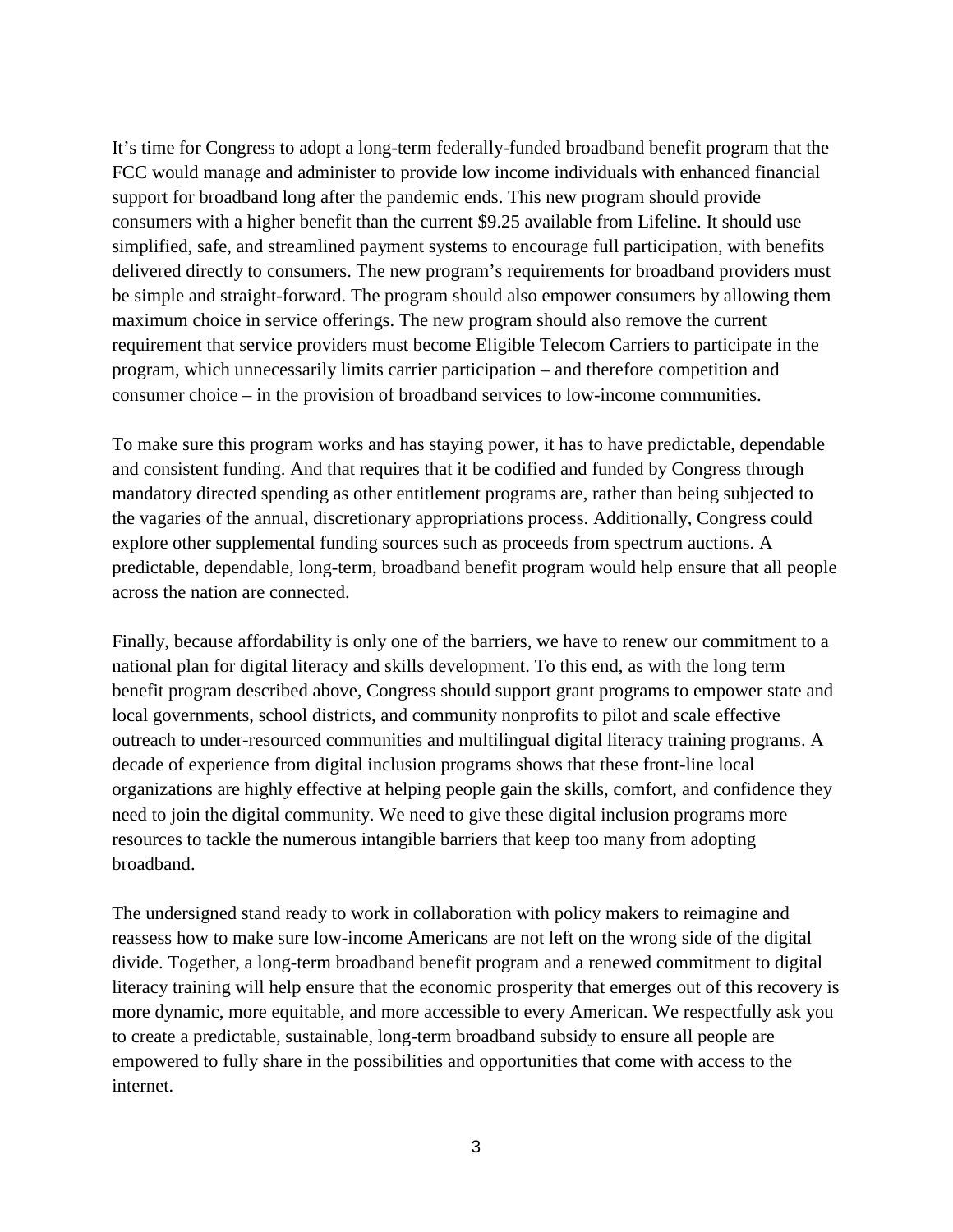## Sincerely,

ACA Connects – America's Communications Association African American Mayors Association (AAMA) American Association of People with Disabilities (AAPD) Asian Americans Advancing Justice (AAJC) Asian/Pacific Islander American Chamber of Commerce & Entrepreneurship AT&T Balm in Gilead Benton Institute for Broadband & Society Black Women's Roundtable Business Forward **Charter** Code for America Comcast Doctor On Demand Eaton eHealth Initiative Grubhub Healthcare Information & Management Systems Society United States Hispanic Chamber of Commerce Kapor Center League of United Latin American Citizens (LULAC) The Latino Coalition LGBT Tech MANA, A National Latina Organization Multicultural Media, Telecom and Internet Council (MMTC) National Action Network (NAN) National Association for the Advancement of Colored People (NAACP) National Black Caucus of State Legislators (NBCSL) National Coalition on Black Civic Participation National Conference of Black Churches National Consumers League National Council of Asian Pacific Americans (NCAPA) National Digital Inclusion Alliance (NDIA) National Grange National Hispanic Caucus of State Legislators National Hispanic Media Coalition (NHMC) National LGBT Chamber of Commerce (NGLCC) National Organization of Black Elected Legislative Women (N.O.B.EL. Women) National Urban League (NUL) One Economy Personal Connected Health Alliance **ServiceNow**